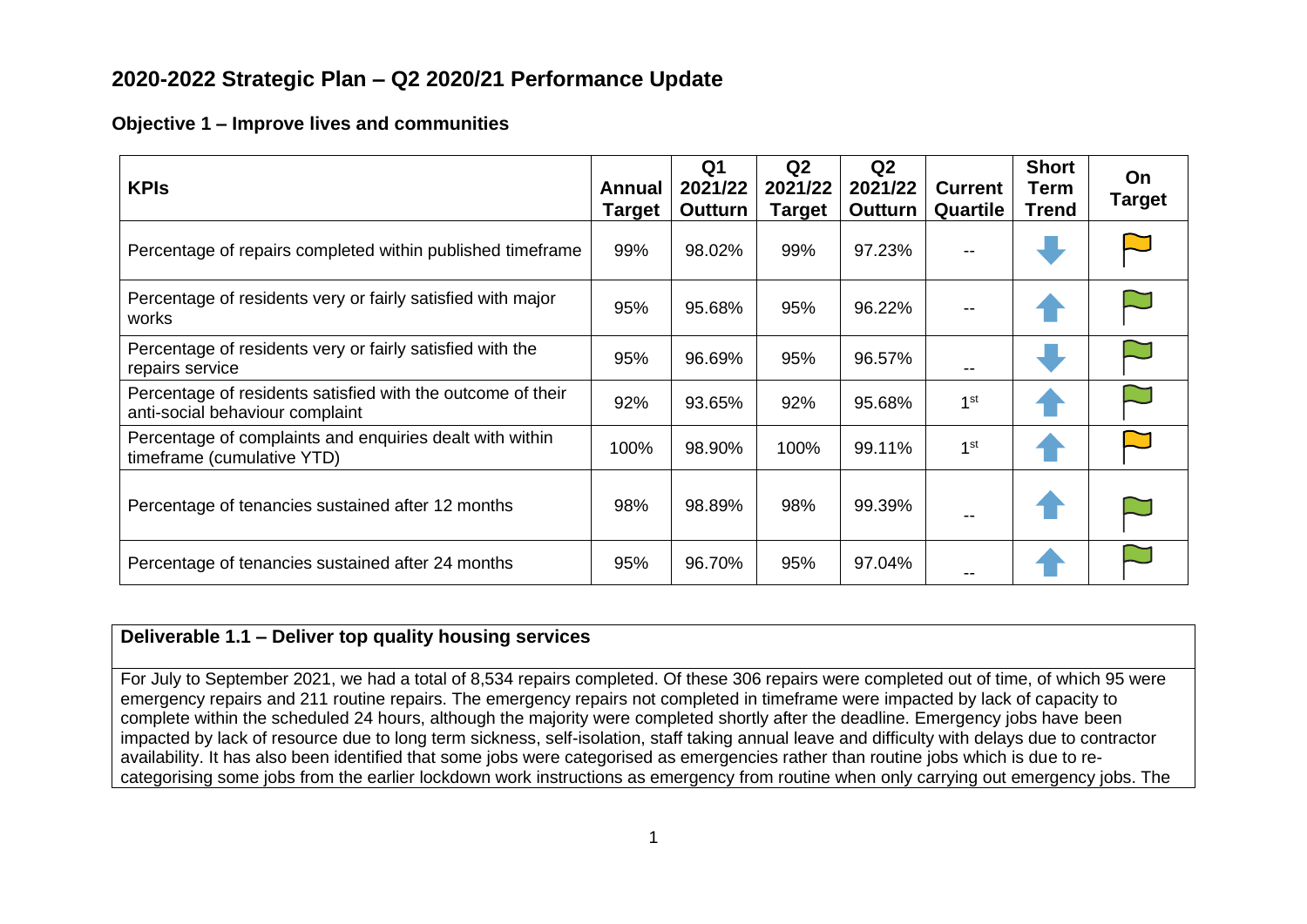repairs priorities guidance has now been discussed and re-issued to staff. Routine repair completion times have also been impacted by a lack of resources due to sickness and annual leave.

In Q2 there was a technical issue with the SMS text service which meant there was no repairs satisfaction data for August and part of September, however this has now been resolved.

During the past quarter, the Housing Management teams dealt with 157 ASB cases, closed 156 ASB cases and opened 119 new cases. Virtual court hearings via telephone conferencing continue and in-person hearings also now take place where necessary at the Plymouth Courts. The Courts have indicated that remote hearings whether by telephone or Microsoft Teams will continue going forward. In Q2 our in-house legal team attended 24 court hearings of which 5 were virtual hearings and 19 in person court hearings. Further hearings included 2 gas no-access hearings and Tozers our law firm have progressed 21 court cases.

In response to the tragic incident at Keyham in August 2021 Plymouth Community Homes (PCH) worked in partnership with statutory and voluntary agencies in supporting the community and our residents. Housing management completed welfare telephone calls to residents in the Keyham neighbourhood to provide offers of support and to sign post to agencies should any resident express trauma or anxiety. The Police, Plymouth City Council (PCC) and Victim Support were also on hand to provide this. Volunteers from housing management, incomes and the communities teams attended the reassurance hubs alongside all agencies working within the community. The reassurance hubs were open daily for four weeks. PCH has attended the strategic response and recovery PCC meetings and the task and finish groups that were coordinated to support the community. We will be reviewing our attendance once the revised PCC governance is known.

#### **Deliverable 1.2 – Listen and respond to residents, staff and partners**

PCH was nominated and shortlisted for a TPAS award for Outstanding Tenant Engagement. The last 18 months have thrown up many new challenges, but resident involvement has remained at the very centre of what we do and whilst we did not win the award, our efforts have been recognised.

The previously reported percentage for complaints and enquiries dealt within timeframe in Q1 at 100% has been revised to 98.90%. As at the end of Q2 there were three cases in total dealt with out of time, and two of these cases occurred in Q1 which came to light after the last report was published. The year-to-date position at the end of Q2 is now showing an improving position at 99.11%.

A group of eight residents are supporting us with procuring a reactive maintenance contract and joined the supplier engagement day with various potential contractors and PCH staff, with residents presenting the expectations they would like to see from contractors.

The electrical team have held focus groups with residents to get feedback on different shower types and some tenants are trialling different showers to inform PCH on future replacements.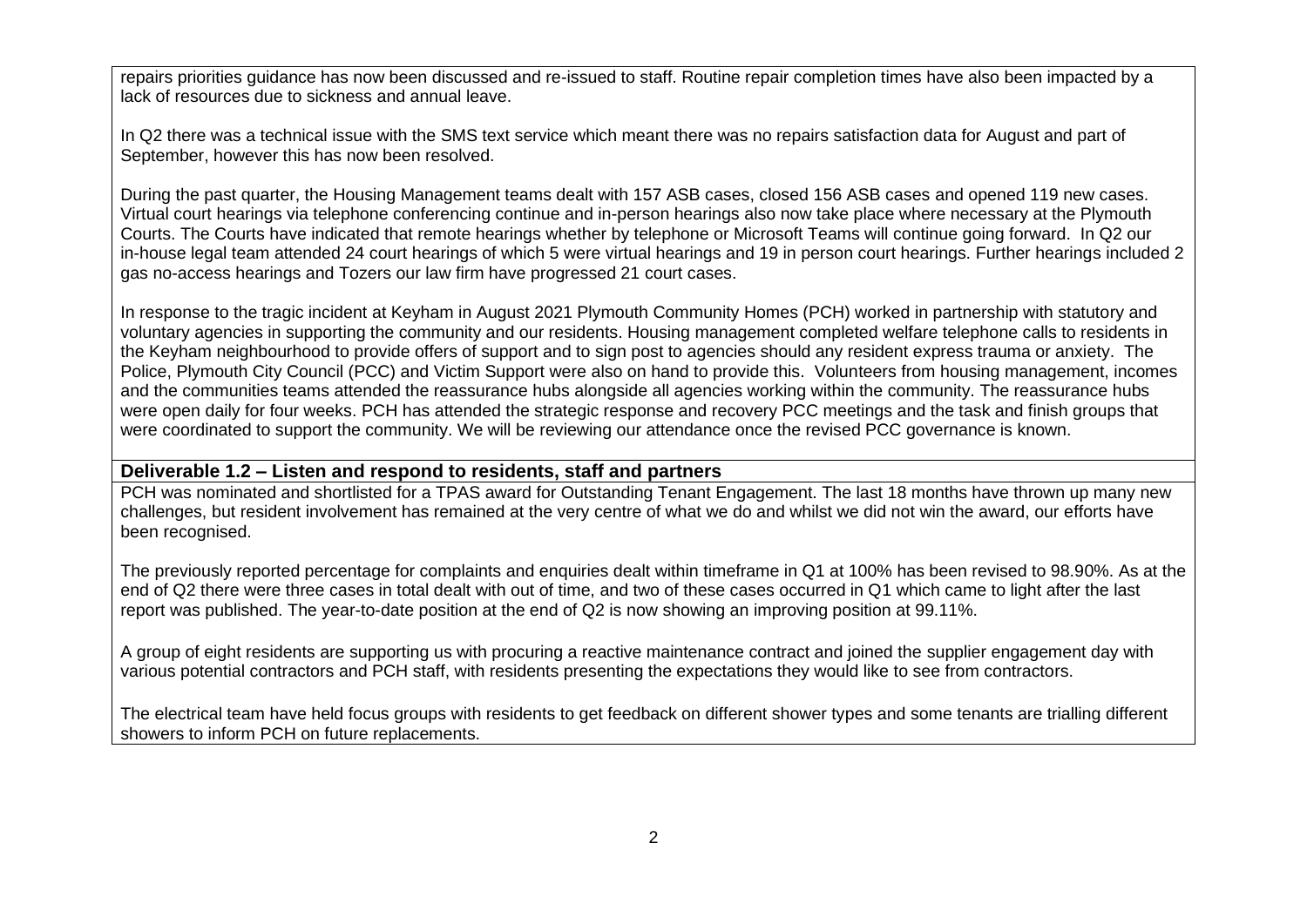### **Objective 2 – Look after our homes**

### **Deliverable 2.1 – Manage and improve our homes in the most effective way**

| <b>KPI</b>                                                                 | Annual<br><b>Target</b> | Q1<br>2021/22<br>Outturn | Q <sub>2</sub><br>2021/22<br><b>Target</b> | Q <sub>2</sub><br>2021/22<br><b>Outturn</b> | <b>Current</b><br>Quartile | <b>Short</b><br>Term<br>Trend | On<br><b>Target</b> |
|----------------------------------------------------------------------------|-------------------------|--------------------------|--------------------------------------------|---------------------------------------------|----------------------------|-------------------------------|---------------------|
| Average number of days to re-let routine void<br>property                  | 20 days                 | 49.94                    | 20 days                                    | 47.49                                       | 3 <sup>rd</sup>            |                               |                     |
| Rent lost due to voids as a percentage of annual<br>debit (void rent loss) |                         | 0.80%                    | 0.8%                                       | 0.71%                                       | $1$ st                     |                               |                     |
| Current tenant rent arrears as a percentage of<br>annual debit             | 2%                      | 1.41%                    | 2%                                         | .65%                                        | 2 <sub>nd</sub>            |                               |                     |

The void re-letting times have improved again since the previous quarter, and we have seen further subsequent improvement, with the figure standing at 47.15 days in October YTD. The team have been challenged to reduce the in-month figure to 40 days by the end of December.

We have a new team of Stock Condition Surveyors ready to survey our homes. The survey, which started in September 2021, will record the age and condition of various components of our properties, for example kitchens, bathrooms, heating systems, roofs, windows, doors, and insulation. This information will help us record the most up-to-date information, ready to plan renewal dates for our Planned Maintenance Programme.

The final project works at the Mount Wise Towers are expected to be completed by the end of 2021. The Lynher House scaffolding has been completely dismantled, the brick slip works to the lower levels are complete and the reinstatement works are in progress. For Tamar House and Tavy House there are two lifts of scaffolding in place and the brick slip works are being done.

Works to replace a small amount of cladding at Marlborough House have started, these works are being funded by Homes England. The full refurbishment of Marlborough House is still in the feasibility stage at present.

PCH has won three awards at the 2021 Constructing Excellence South West Ceremony Awards. The Constructing Excellence Awards are a celebration of the built environment and PCH's Mount Wise Towers project was the big winner on the night. PCH received the '**Winner of Winners Award'** for the Mount Wise Towers, which has been delivered alongside our partners Mi-space and the Bailey Partnership. Our award-winning project impressed the judging panel and was able to demonstrate the highest levels of best practice, innovation, and technical achievement to overcome the project's challenges.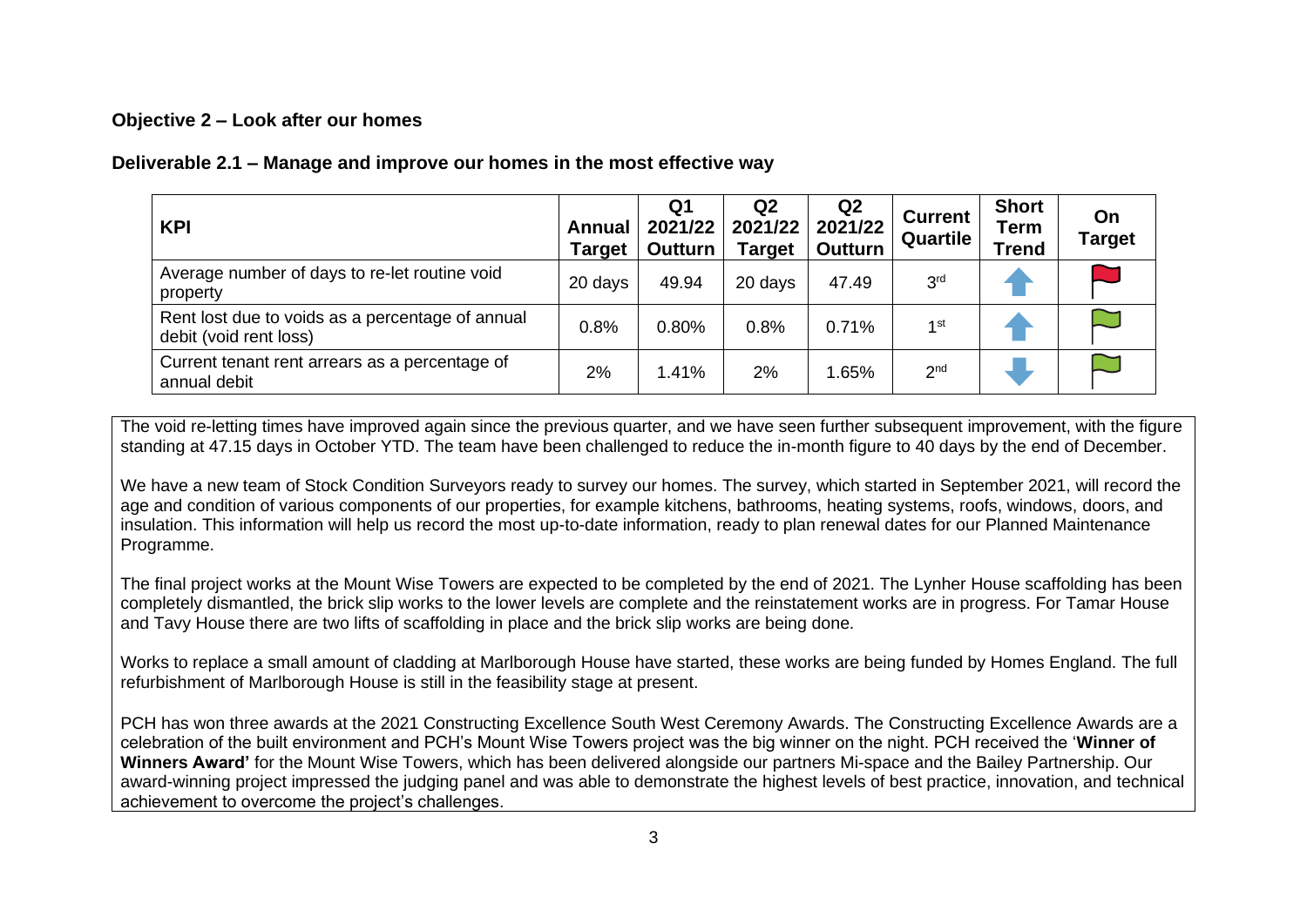Our Mount Wise Towers project was also crowned winners in the '**Health, Safety & Wellbeing Award'**. We were able to demonstrate to the panel a detailed level of consideration for health and safety at the pre-construction and construction phases of the Mount Wise project, which included the incorporation and development of the Construction Leadership Councils COVID-19 Standard Operating Procedures. These were jointly developed to take account of the residents in the occupied Towers. PCH's third award was the '**Value Award'**. The project was also Highly Commended in the Building Project of the Year category.

The current rent arrears performance for September 2021 was 1.65%, which is within target. At the end of September 2021, the number of tenants claiming Universal Credit was 4,322, an increase of 93 over the quarter. The Financial Inclusion Officers had 81 active cases open. The Incomes Teams continue to be extremely busy providing their specialist advice and support to help tenants, particularly with the end of the Universal Credit uplift coming into operation in October 2021.

#### **Deliverable 2.2 – Keep residents safe and warm**

| <b>KPI</b>                                                                                                                                      |       |        | Annual<br><b>Target</b> | Q <sub>1</sub><br>2021/22<br><b>Outturn</b> | Q <sub>2</sub><br>2021/22<br>Target | Q2<br>2021/22<br><b>Outturn</b> | <b>Current</b><br><b>Quartile</b> | <b>Short</b><br>Term<br><b>Trend</b> | On<br><b>Target</b> |               |
|-------------------------------------------------------------------------------------------------------------------------------------------------|-------|--------|-------------------------|---------------------------------------------|-------------------------------------|---------------------------------|-----------------------------------|--------------------------------------|---------------------|---------------|
| Percentage of homes with an energy rating of C and above                                                                                        |       |        | <b>New</b>              | 70.59%                                      | ---                                 | 70.99%                          |                                   |                                      |                     |               |
|                                                                                                                                                 |       |        |                         |                                             | <b>Energy Efficiency Rating</b>     |                                 |                                   |                                      |                     |               |
|                                                                                                                                                 | A     | B      | C                       |                                             | D                                   | Е                               | F.                                |                                      | G                   | <b>No EPC</b> |
| <b>Number of homes</b>                                                                                                                          | 94    | 1818   | 8039                    |                                             | 3776                                | 257                             | 15                                |                                      | 3                   | 15            |
| Percentage of<br>homes                                                                                                                          | 0.67% | 12.97% | 57.35%                  |                                             | 26.94%                              | 1.83%                           | 0.11%                             |                                      | 0.02%               | 0.11%         |
| Percentage of homes with a valid landlord's gas safety check                                                                                    | 100%  | 99.97% | 100%                    | 99.92%                                      | 3 <sup>rd</sup>                     |                                 |                                   |                                      |                     |               |
| Number of homes without a valid gas safety check                                                                                                |       |        |                         |                                             | 4                                   |                                 | 11                                |                                      |                     |               |
| The disruption to the programme for undertaking annual landlords gas safety checks has led to a higher-than-normal number of long-term          |       |        |                         |                                             |                                     |                                 |                                   |                                      |                     |               |
| access issues. Currently PCH have 11 gas installations without a valid LGSR, however, PCH comply with the gas safety regulations as there       |       |        |                         |                                             |                                     |                                 |                                   |                                      |                     |               |
| are clear audit trails that detail the organisation's 'reasonable attempts' to gain access. Additional resources have been engaged to bring the |       |        |                         |                                             |                                     |                                 |                                   |                                      |                     |               |
| programme back on track over the next two months. There has been difficulty in recruiting both external and internal resources, however we      |       |        |                         |                                             |                                     |                                 |                                   |                                      |                     |               |
| do now have a commitment from contractors for the next couple of months.                                                                        |       |        |                         |                                             |                                     |                                 |                                   |                                      |                     |               |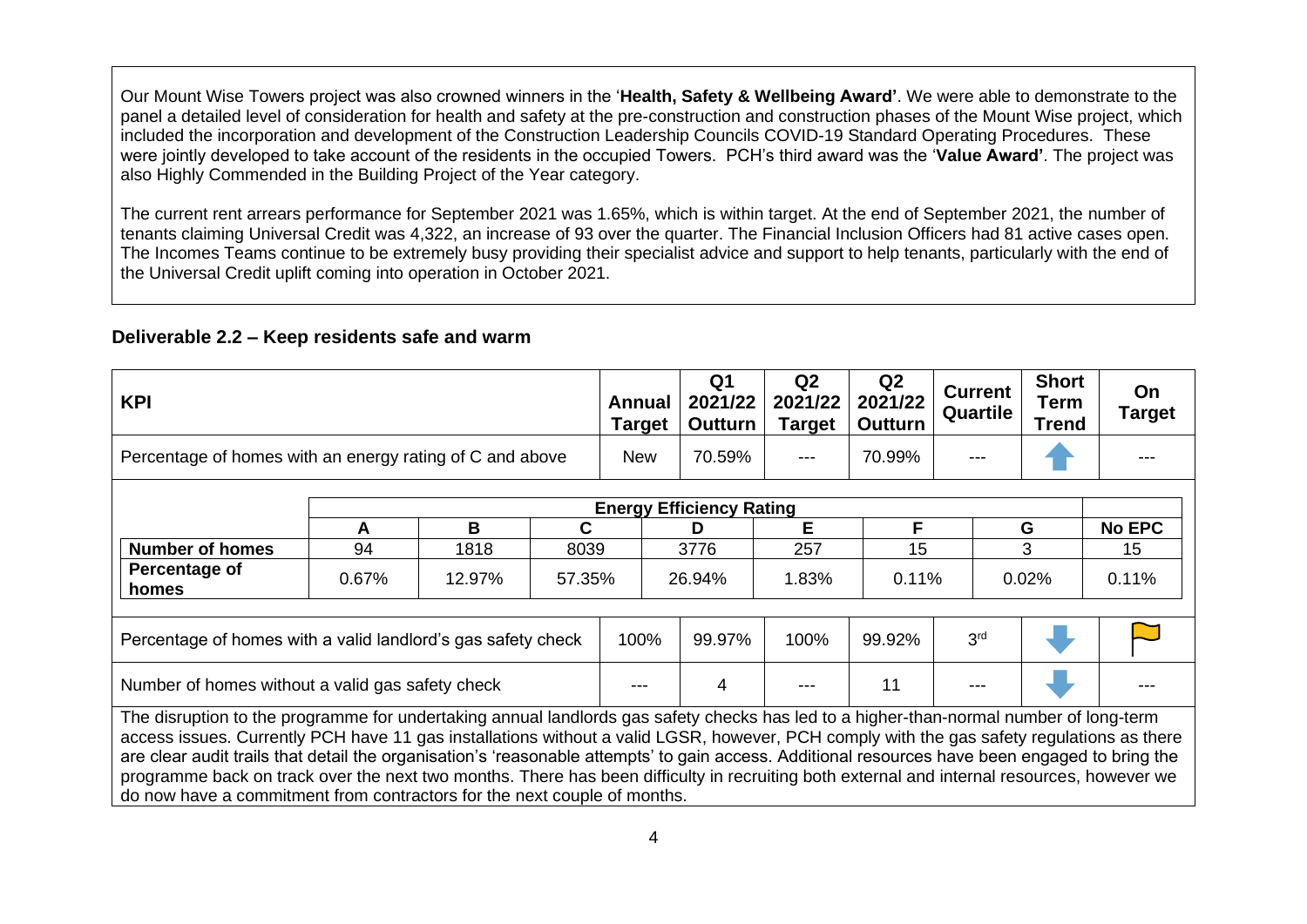| <b>KPI</b>                                                                                                                                                                                                                                                                                                                                                                                                                                                                                                                                                            | <b>Annual</b><br><b>Target</b> | Q <sub>1</sub><br>2021/22<br>Outturn | Q2<br>2021/22<br><b>Target</b> | Q2<br>2021/22<br><b>Outturn</b> | <b>Current</b><br>Quartile | <b>Short</b><br><b>Term</b><br><b>Trend</b> | On<br><b>Target</b> |  |
|-----------------------------------------------------------------------------------------------------------------------------------------------------------------------------------------------------------------------------------------------------------------------------------------------------------------------------------------------------------------------------------------------------------------------------------------------------------------------------------------------------------------------------------------------------------------------|--------------------------------|--------------------------------------|--------------------------------|---------------------------------|----------------------------|---------------------------------------------|---------------------|--|
| % properties with a valid 10-year electrical test                                                                                                                                                                                                                                                                                                                                                                                                                                                                                                                     | 100%                           | 100%                                 | 100%                           | 100%                            |                            |                                             |                     |  |
| Number of homes without a valid electrical certificate                                                                                                                                                                                                                                                                                                                                                                                                                                                                                                                | ---                            | 0                                    |                                | 0                               |                            |                                             |                     |  |
| We are fully up to date and compliant with 10-year testing although as best practice, we aim to complete electrical testing every five years. At<br>the end of September we had reduced this to 479 properties with an out of date 5-year electrical test certificate, this is down from 795 at the<br>end of the last quarter.                                                                                                                                                                                                                                       |                                |                                      |                                |                                 |                            |                                             |                     |  |
| Statutory fire risk assessments completed vs programme                                                                                                                                                                                                                                                                                                                                                                                                                                                                                                                | 100%                           | 100%                                 | 100%                           | 100%                            |                            |                                             |                     |  |
| Fire safety actions overdue                                                                                                                                                                                                                                                                                                                                                                                                                                                                                                                                           |                                | 108                                  |                                | 109                             |                            |                                             |                     |  |
| Of the overdue fire safety actions, 38 are going through the 3-visit process, 23 require new doors, 30 require a new door closer, 15 are with<br>legal and 3 are with the Fire team. All of these are with leaseholder properties.                                                                                                                                                                                                                                                                                                                                    |                                |                                      |                                |                                 |                            |                                             |                     |  |
| Legionella - number of risk assessments done in void<br>properties (in-quarter)                                                                                                                                                                                                                                                                                                                                                                                                                                                                                       | ---                            | 41                                   |                                | 54                              |                            |                                             |                     |  |
| Legionella - number of risk assessment reviews done in void<br>properties (in-quarter)                                                                                                                                                                                                                                                                                                                                                                                                                                                                                | ---                            | 54                                   |                                | 88                              |                            |                                             |                     |  |
| Legionella – number of general needs risk assessments done<br>(prioritised by tenants with vulnerabilities) (cumulative YTD)                                                                                                                                                                                                                                                                                                                                                                                                                                          | 500                            | 42                                   | 250                            | 194                             |                            |                                             |                     |  |
| Legionella – number of communal system risk assessment<br>reviews done (incl. supported housing) (in-quarter)                                                                                                                                                                                                                                                                                                                                                                                                                                                         | ---                            | 0                                    |                                | 9                               | ---                        |                                             |                     |  |
| Legionella - number of non-compliant properties                                                                                                                                                                                                                                                                                                                                                                                                                                                                                                                       | 0                              | 5                                    |                                | 3                               |                            |                                             |                     |  |
| Legionella - checks on block communal water services                                                                                                                                                                                                                                                                                                                                                                                                                                                                                                                  | ---                            | 563                                  |                                | 562                             |                            |                                             |                     |  |
| The Water Hygiene Team will be reviewing every property when it becomes void. If the property does not already have a risk assessment it<br>will be assessed, or if it does already have one this will be reviewed. Risk Assessment training is being provided for additional plumbers to<br>increase returns and meet our annual target. The non-conformities were highlighted on inspection or sample results. Over the respective<br>ar positive legislationale pour hour recorded at three blocks. There were also alcunted cooperated unter temperatures in four |                                |                                      |                                |                                 |                            |                                             |                     |  |

quarter positive legionella samples have been recorded at three blocks. There were also elevated seasonal cold-water temperatures in four commercial blocks in July. We also have some lower-level issues including defective water heaters in laundries. Block monitoring sites have dropped off slightly considering underground standpipe removal work.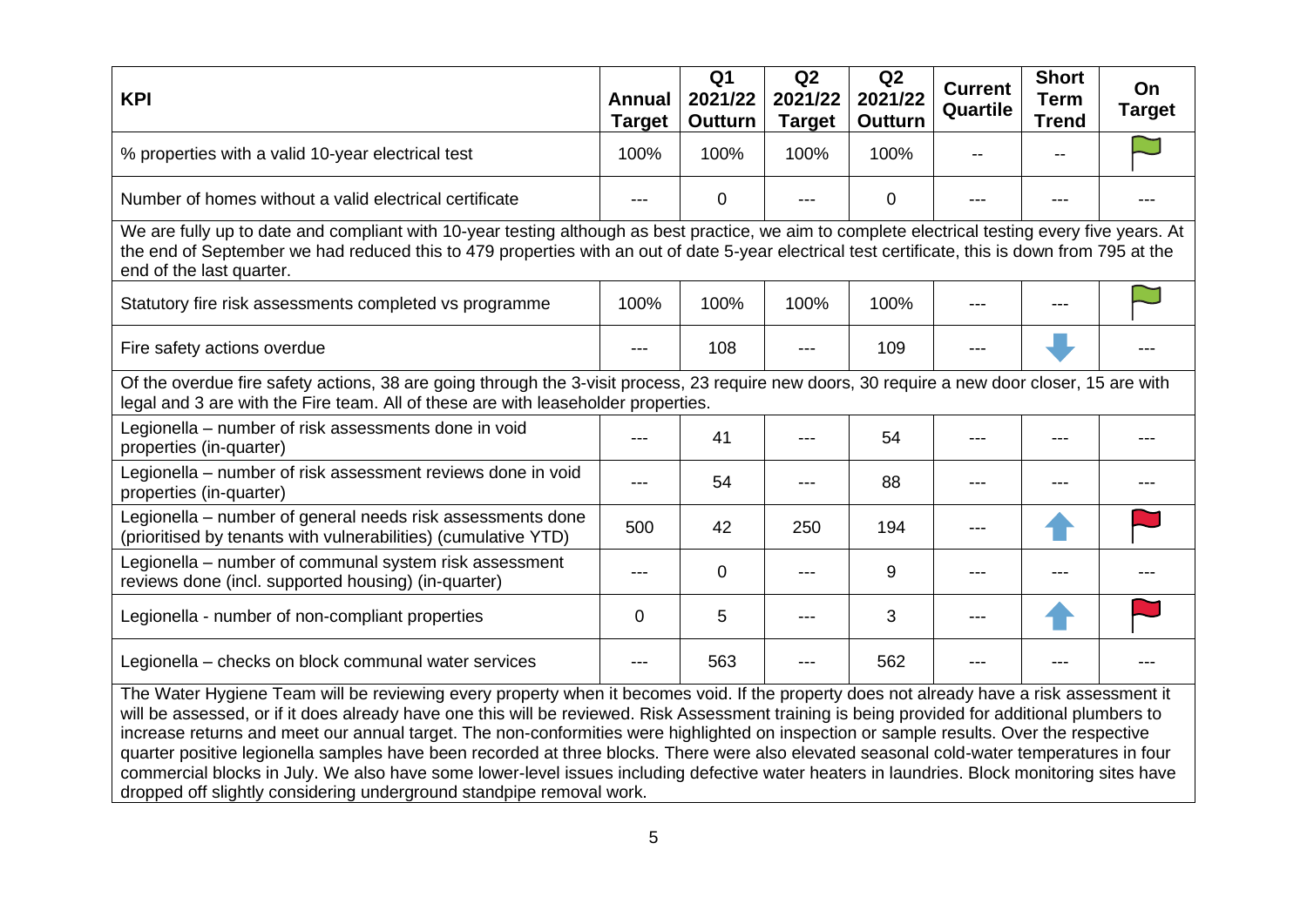| <b>KPI</b>                                                                                                                                                                                                                                                                                                                                                                                                                                                                                                                                                                                                                                                               | Annual<br><b>Target</b> | Q <sub>1</sub><br>2021/22<br>Outturn | Q2<br>2021/22<br><b>Target</b> | Q2<br>2021/22<br><b>Outturn</b> | <b>Current</b><br>Quartile | <b>Short</b><br><b>Term</b><br><b>Trend</b> | On<br><b>Target</b> |  |
|--------------------------------------------------------------------------------------------------------------------------------------------------------------------------------------------------------------------------------------------------------------------------------------------------------------------------------------------------------------------------------------------------------------------------------------------------------------------------------------------------------------------------------------------------------------------------------------------------------------------------------------------------------------------------|-------------------------|--------------------------------------|--------------------------------|---------------------------------|----------------------------|---------------------------------------------|---------------------|--|
| Asbestos management – percentage of homes with an<br>asbestos management plan                                                                                                                                                                                                                                                                                                                                                                                                                                                                                                                                                                                            | 100%                    | 99.97%                               | 100%                           | 99.97%                          |                            |                                             |                     |  |
| Asbestos management - number of properties without a<br>survey                                                                                                                                                                                                                                                                                                                                                                                                                                                                                                                                                                                                           | 0                       | 4                                    |                                | 5                               |                            |                                             |                     |  |
| <b>Block Communal Non-Domestic Areas with ACMs Asbestos</b><br>checks completed vs programme                                                                                                                                                                                                                                                                                                                                                                                                                                                                                                                                                                             | 251                     | 188                                  |                                | 251                             |                            |                                             |                     |  |
| <b>Block Communal Non-Domestic Areas with ACMs Asbestos</b><br>checks – number of non-compliant properties                                                                                                                                                                                                                                                                                                                                                                                                                                                                                                                                                               |                         | 0                                    |                                | $\Omega$                        |                            |                                             |                     |  |
| At the end of the quarter, 5 properties were without a full asbestos management survey. An audit of Promaster (our Asset Management<br>system) identified four additional properties with only cloned surveys which hadn't been picked up in previous reporting. The reporting issue<br>with the system has now been resolved. These are in the process of being contacted and the surveys arranged. These surveys are carried<br>out by a contractor. One of the properties is already in the long-term no access process, however, we expect the additional properties to be<br>completed in the current quarter. All the annual ACM checks now completed for 2021/22. |                         |                                      |                                |                                 |                            |                                             |                     |  |
| Passenger lifts - monthly servicing completed vs programme                                                                                                                                                                                                                                                                                                                                                                                                                                                                                                                                                                                                               | 23                      | 18/23                                |                                | 9/23                            |                            |                                             |                     |  |
| Number of overdue lift services                                                                                                                                                                                                                                                                                                                                                                                                                                                                                                                                                                                                                                          |                         | 5                                    | 0                              | 14                              |                            |                                             |                     |  |
| There has been an issue with the certification provided by our lift servicing contractor to confirm that all the monthly servicing inspections<br>have taken place in the last quarter. As a result of this we are improving the process for reviewing monthly servicing dates for our passenger<br>lifts.                                                                                                                                                                                                                                                                                                                                                               |                         |                                      |                                |                                 |                            |                                             |                     |  |
| At the end of Q1 we had 40 properties where a boiler was present in a<br>Smoke Detectors and Carbon Monoxide Detectors<br>bedroom requiring an additional CO alarm fitting. This has now been<br>reduced to 16 outstanding.                                                                                                                                                                                                                                                                                                                                                                                                                                              |                         |                                      |                                |                                 |                            |                                             |                     |  |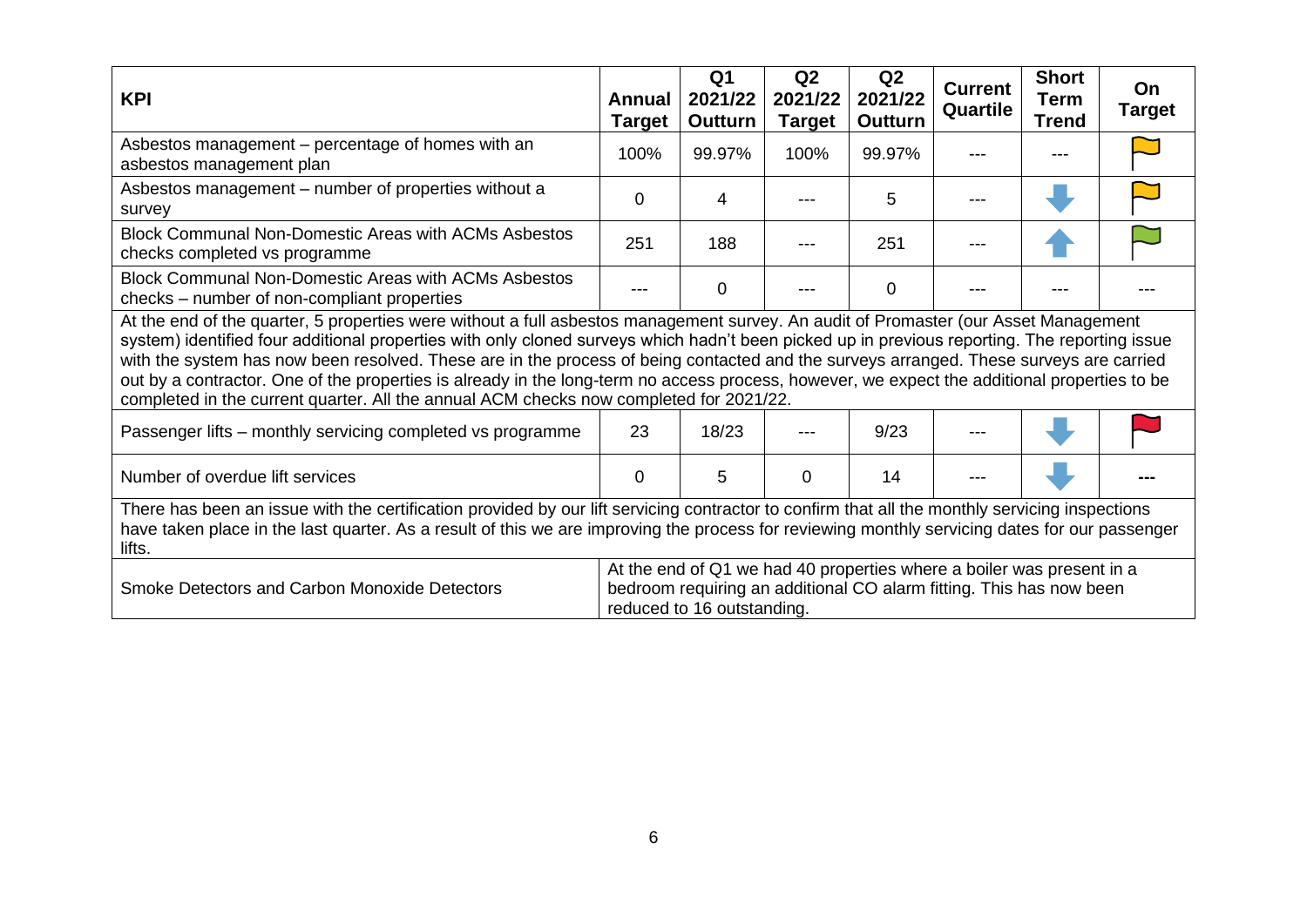### **Objective 3 – Build new homes in Plymouth and beyond**

| <b>KPI</b>                                                            | <b>Current</b><br>Target | Q1<br>2021/22<br><b>Outturn</b> | Q <sub>2</sub><br>2021/22<br><b>Target</b> | Q <sub>2</sub><br>2021/22<br>Outturn | <b>Current</b><br>Quartile | <b>Short</b><br><b>Term</b><br><b>Trend</b> | On<br>Target |
|-----------------------------------------------------------------------|--------------------------|---------------------------------|--------------------------------------------|--------------------------------------|----------------------------|---------------------------------------------|--------------|
| Number of new affordable homes completed and<br>handed over (overall) | 202                      | 27                              | 57                                         | 44                                   | $\overline{\phantom{0}}$   |                                             |              |

# **Deliverable 3.1 – Build and buy more homes**

Progress on new build schemes is gradually improving following the easing of Covid restrictions and return of furloughed staff. In April 2021, the target for new build handovers for the end of Q2 was 57 properties. This target included homes being delivered at Charter Way, Liskeard, Churchtown Farm, Saltash and Phase 4, North Prospect. Since April 2021, each project has suffered delays due to Covid restrictions and lack of material supplies, which has pushed the forecasted handover dates into quarter 3 and 4 in this financial year.

Of the 17 new homes delivered in Q2 we received our first 6 homes at Newton Ferrers on a small site run by Pearce Fine Homes.

Grant funding bids have been submitted to Homes England for 67 homes on the final sub-phase at Phase 4, North Prospect and 7 affordable rent units on a small garage site in St Helen's Walk, Whitleigh.

Head of Terms for the Bath Street project for over 140 new homes in Millbay are close to being agreed with approval to proceed expected to be sought in quarter three.

# **Deliverable 3.2 – Expand outside of Plymouth**

Various bids have been submitted for projects at Saltash, Bodmin, and Tavistock. The outcomes are awaited and if successful, approvals to proceed will follow through the usual process in due course.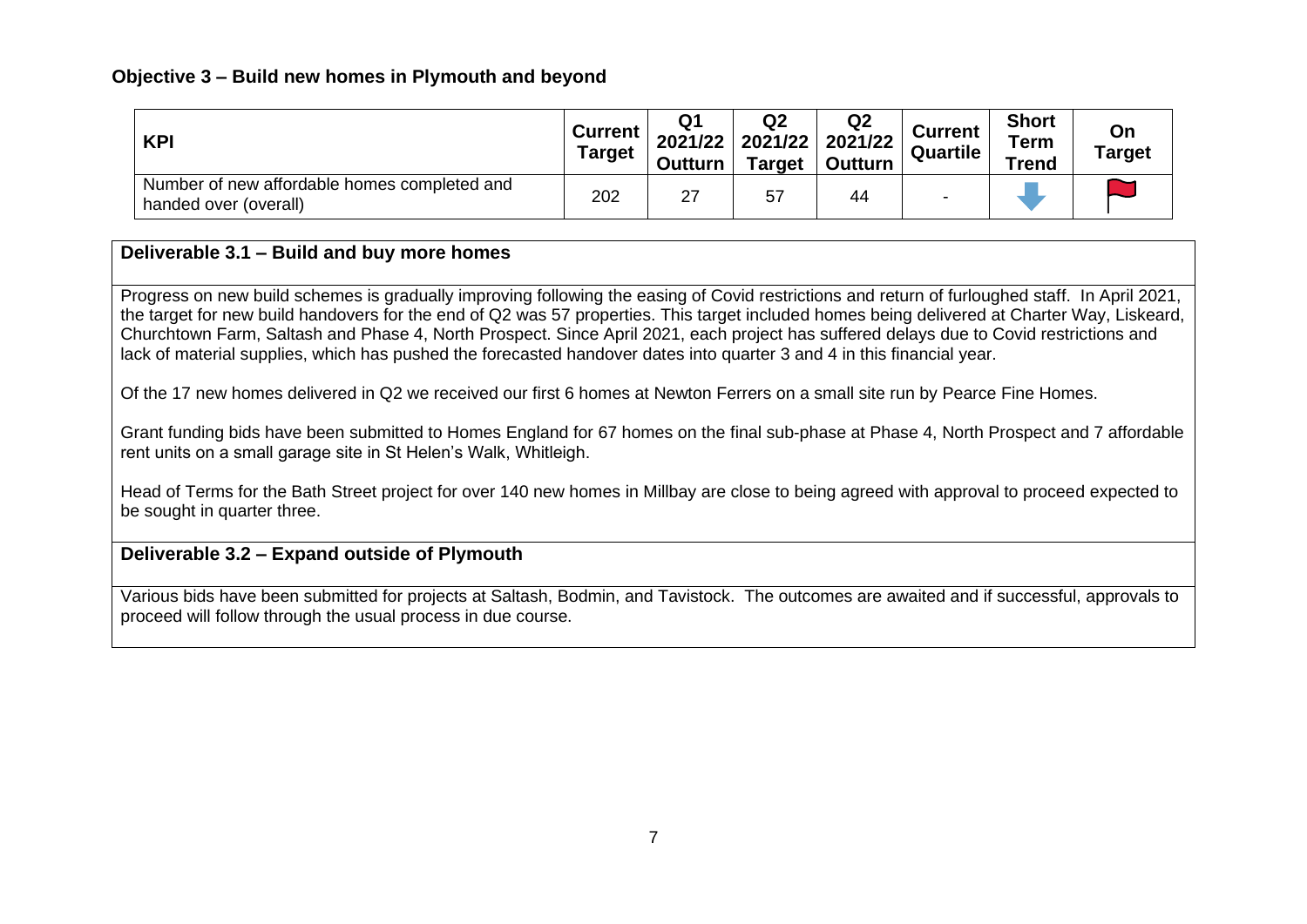#### **Objective 4 – Grow our business**

| <b>KPI</b>                                                                                       | <b>Current</b><br>Target | Q <sub>1</sub><br>2021/22<br><b>Outturn</b> | Q <sub>2</sub><br>2021/22<br><b>Target</b> | Q <sub>2</sub><br>2021/22<br><b>Outturn</b> | <b>Current</b><br>Quartile | <b>Short</b><br>Term<br><b>Trend</b> | On<br><b>Target</b> |
|--------------------------------------------------------------------------------------------------|--------------------------|---------------------------------------------|--------------------------------------------|---------------------------------------------|----------------------------|--------------------------------------|---------------------|
| Rent collected from current and former tenants as<br>a percentage of rent due (excl. arrears bf) | 100%                     | 100.61%                                     | 100%                                       | 99.21%                                      | 4 <sup>th</sup>            |                                      |                     |
| Total income / surplus from non-social housing<br>activity                                       | £1.104m                  | £482k                                       | £809k                                      | £890k                                       |                            |                                      |                     |
| Average number of days sickness per FTE (rolling<br>year)                                        | 8                        | 6.64                                        | 8                                          | 7.33                                        |                            |                                      |                     |
| Percentage of staff very or fairly satisfied with<br>PCH as their employer or net promoter score | <b>TBC</b>               | 76%                                         |                                            | 78%                                         |                            |                                      |                     |

| <b>KPI</b>                                               | <b>Forecast Q2</b> | <b>Budget Q2</b> | <b>Variance Q2</b> |
|----------------------------------------------------------|--------------------|------------------|--------------------|
| EBITDA Operating margin - Financial Strategy >25%        | 25%                | 26%              | $-1\%$             |
| EBITDA-MRI interest cover - Financial Strategy >150%     | 202%               | 194%             | 8%                 |
| Net Debt per unit - Financial Strategy < £15,000         | £8,491             | £10,240          | £1,749             |
| Gearing                                                  | 21%                | 25%              | 4%                 |
| Headline social housing cost per unit                    | £4.086             | £4,044           | $-E42$             |
| Annual amount spent on the block refurbishment programme | £5.617m            | £6.126m          | £509k              |

## **Deliverable 4.1 – Provide a healthy financial and social return for reinvestment**

All financial KPIs are close to budget. The financial strategy calculations for the EBITDA operating margin and EBITDA-MRI interest cover include non-property depreciation in line with funder covenants. The debt per unit calculation is on gross debt.

The operating margin is lower because of higher forecast income. As costs are forecast higher than budgeted, we have maintained our budgeted operating surplus, but with a lower margin.

EBITDA-MRI interest cover is better than budget as forecast debt is £23m lower than budgeted as well as lower interest rates. We are now drawing funds from the NatWest agreement entered into in March 2021, which has a lower cost of funds than both the previous agreement and the current Barclays RCF. Gearing is lower because of the lower forecast debt for 31<sup>st</sup> March 2022.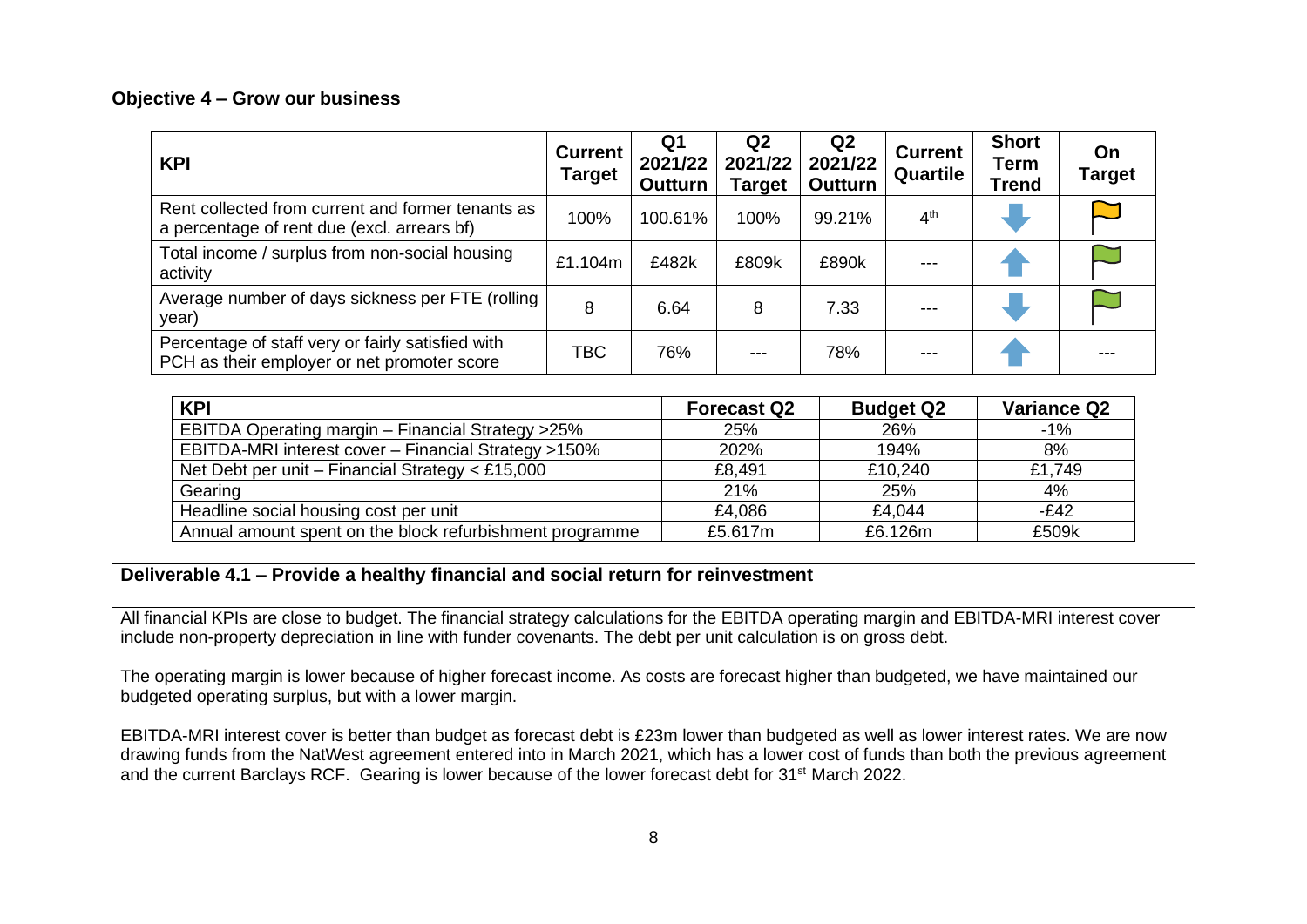Overall, the income from non-social housing activity has continued to give a higher surplus than expected at the end of Q2, as the income budget forecast reduced due to the impact from Covid. This also considers that the PCH Energy income at the end of September 2021 is 42k worse due to the average weather conditions over the summer alongside a more realistic prediction of payment levels from all panels.

We had two new commercial lettings completed in the quarter and there are very low numbers of void commercial properties, and excellent arrears collection despite the current position in the retail and hospitality sectors. The Beacon is now reopening fully and is busy with meetings and events. The café is also open and doing very well.

Our Annual Report 2021 and PCH's Annual Accounts for 2020/21 has been published to provide staff, residents, and shareholders to see what we have achieved over the last 12 months. The Annual Report is set out against our key objectives from our Strategic Business Plan which we updated last year and is structured around four key areas; Improving lives and communities, Looking after our homes, Building new homes in Plymouth and beyond, and Growing our business. The Annual Accounts continue to highlight our strong financial position as an organisation as we continue to deliver this vision.

The Environmental, Social and Governance (ESG) Report has been produced. The ESG Report looks at a range of areas and key indicators, from the energy efficiency of our homes and our carbon footprint as an organisation, all the way through to resident involvement and satisfaction and the wellbeing of our staff.

PCH was nominated for an award at this year's Plymouth Live Business Awards. The event was held at the Plymouth Pavilions on 3 November 2021, the ceremony honoured those organisations driving the city forward and celebrated those businesses who contribute economically, culturally and socially to our city. We were shortlisted for the *Built Environment and Infrastructure Award* alongside Future Plymouth 2030 and John Grimes Partnership Ltd. The award recognises Plymouth businesses that are making a major contribution to the city's built environment and its infrastructure development.

#### **Deliverable 4.2 – Be an employer and housing provider of choice**

The organisation's Home Working Policy came into effect on the 6<sup>th</sup> September 2021. Office-based employees are now required to work from Plumer House for a minimum of two days per week. The organisation's Bounce Back plan has been completed to schedule with all staff now equipped with digital and IT equipment to work either in the office and/or at home (where role/service permits).

The second round of Holiday Trading for employees took place, with twenty employees participating in the scheme.

Staff have been offered an annual influenza vaccination through either a voucher or clinic held at Plumer House.